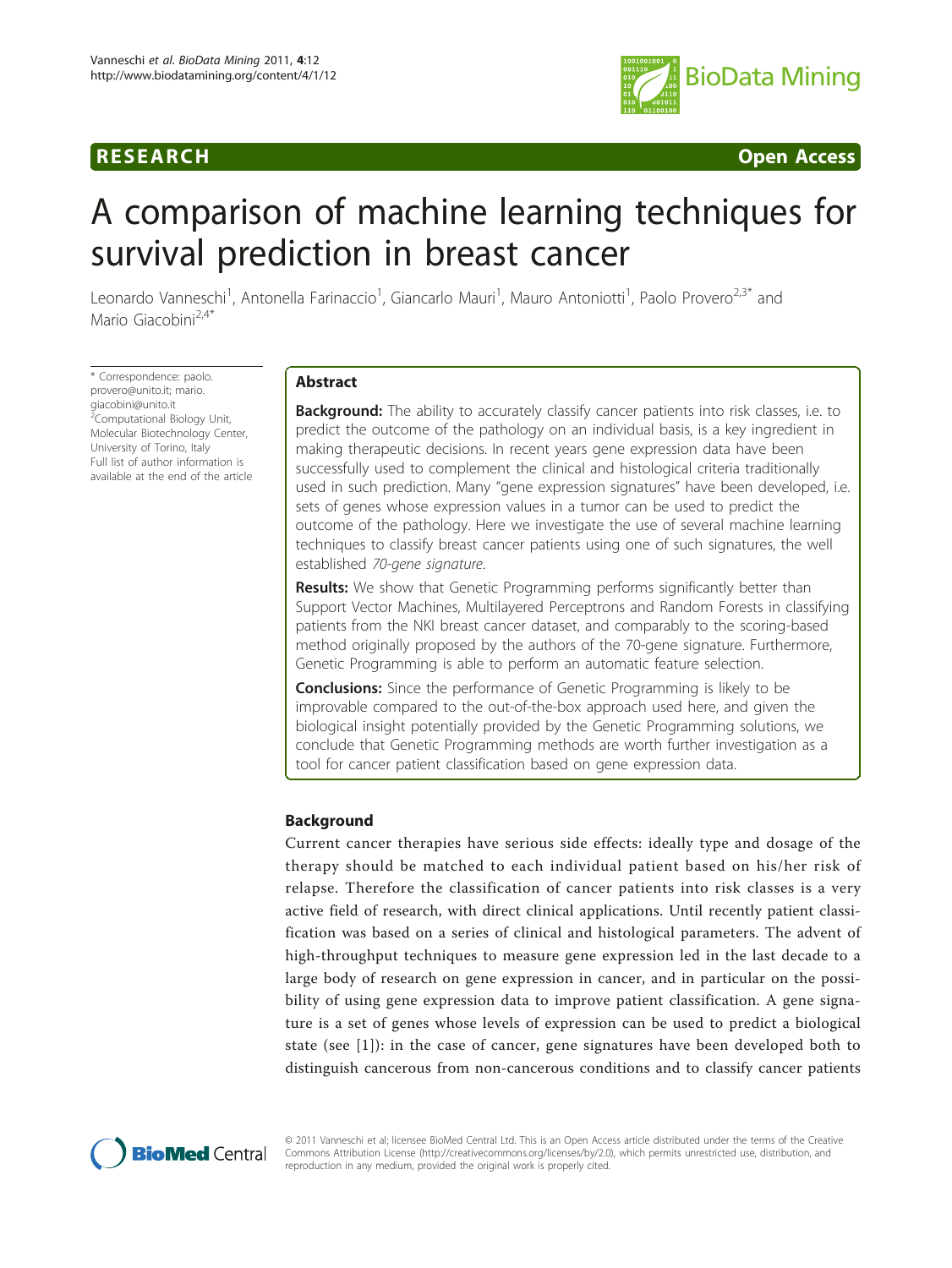based on the aggressiveness of the tumor, as measured for example by the probability of relapsing within a given time.

While many studies have been devoted to the identification of gene signatures in various types of cancer, the question of the algorithms to be used to maximize the predictive power of a gene signature has received less attention. To investigate this issue systematically, we considered one of the best established gene signatures, the 70-gene signature for breast cancer [\[2](#page-11-0)], and we compared the performance of four different machine learning algorithms in using this signature to predict the survival of a cohort of breast cancer patients. The 70-gene signature is a set of microarray features selected in [[2](#page-11-0)] based on correlation with survival, on which the molecular prognostic test for breast cancer "MammaPrint"™ is based. While several machine learning algorithms have been used to classify cancer samples based on gene expression data [[3](#page-11-0)-[8](#page-11-0)], in this work we performed a systematic comparison of the performance of four machine learning algorithms using the same features to predict the same classes. In our comparison, feature selection is thus *not* explicitly performed as a pre-processing phase before executing the machine learning algorithms<sup>1</sup>. We considered GP, Support Vector Machines, Multilayered Perceptrons and Random Forests, and we applied them to the problem of using the 70-gene signature to predict the survival of the breast cancer patients included in the NKI dataset [[9](#page-11-0)]. This is considered one of the gold-standard datasets in the field, and the predictive power of the 70-gene signature on these patients was already shown in [\[9](#page-11-0)]. In this preliminary study we tried to use all the methods in an "out-of-the-box" version so as to obtain a first evaluation, as unbiased as possible, of the performance of the methods.

# Previous and Related Work

Many different machine learning methods [[10](#page-11-0)] have already been applied for microarray data analysis, like k-nearest neighbors [[11\]](#page-12-0), hierarchical clustering [\[12](#page-12-0)], self-organizing maps [[13\]](#page-12-0), Support Vector Machines [[14,15](#page-12-0)] or Bayesian networks [[16\]](#page-12-0). Furthermore, in the last few years Evolutionary Algorithms (EA) [[17](#page-12-0)] have been used for solving both problems of feature selection and classification in gene expression data analysis. Genetic Algorithms (GAs) [\[18](#page-12-0)] have been employed for building selectors where each allele of the representation corresponds to one gene and its state denotes whether the gene is selected or not [\[19\]](#page-12-0). GP on the other hand has been shown to work well for recognition of structures in large data sets [[20\]](#page-12-0). GP was applied to microarray data to generate programs that reliably predict the health/malignancy states of tissue, or classify different types of tissues. An intrinsic advantage of GP is that it automatically selects a small number of feature genes during the evolution [[21\]](#page-12-0). The evolution of classifiers from the initial population seamlessly integrates the process of gene selection and classifier construction. In fact, in [[8](#page-11-0)] GP was used on cancer expression profiling data to select potentially informative feature genes, build molecular classifiers by mathematical integration of these genes and classify tumour samples. Furthermore, GP has been shown a promising approach for discovering comprehensible rule-based classifiers from medical data [[22](#page-12-0)] as well as gene expression profiling data [[23](#page-12-0)]. The results presented in those contributions are encouraging and pave the way to a further investigation of GP for this kind of datasets, which is the goal of this paper.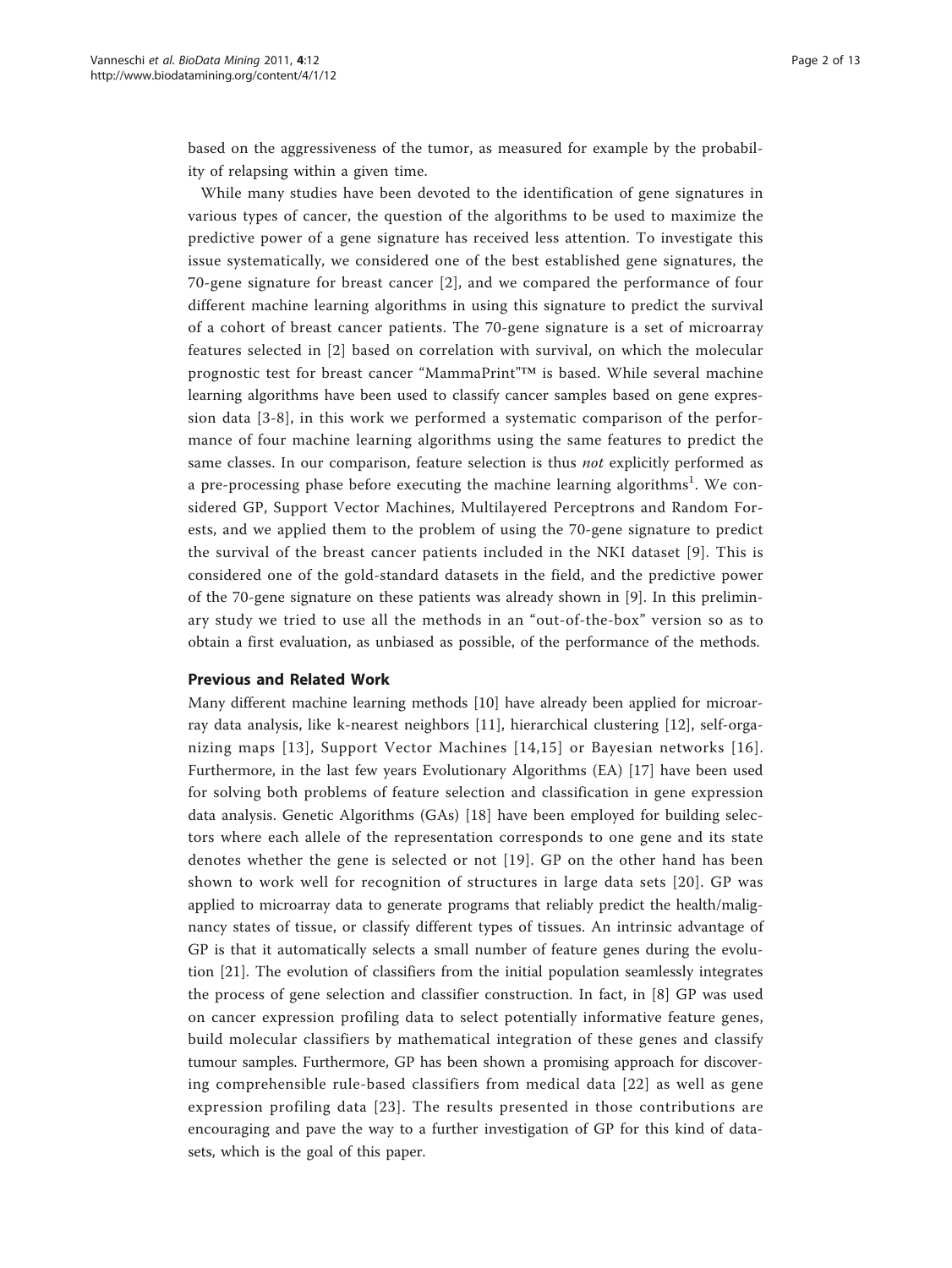#### Results and Discussion

#### Predictive Power of Machine Learning Methods

We used the NKI breast cancer dataset [[9](#page-11-0)], providing gene expression and survival data for 295 consecutive breast carcinoma patients. We considered only the expression data for the genes included in the "70-gene" signature [\[2](#page-11-0)].

Both survival and gene expression data were transformed into binary form. For the survival data, we defined the outcome as the survival status of the patient at time  $t_{end}$ = 10.3 years. By choosing this particular endpoint we balanced the number of dead and alive patients: out of 148 patients for which the status at  $t_{end}$  is known, 74 were dead and 74 were alive. Binary expression data were obtained by replacing all positive logarithmic fold changes in the original dataset with 1 and all negative and missing ones with 0.

Our dataset is a matrix  $H = [H_{(i,j)}]$  of binary values composed by 148 rows (instances) and 71 columns (features), where each line i represents the gene signature of a patient whose binary target (0 = survived after  $t_{end}$  years, 1 = dead for breast cancer before  $t_{end}$  years) has been placed at position  $H_{(i,71)}$ . In this way, the last column of matrix H represents all the known target values. Our task is now to generate a mapping F such that F  $(H_{(i,1)}, H_{(i,2)}, ..., H_{(i,70)}) = H_{(i,71)}$  for each line i in the dataset. Of course, we also want  $F$  to have a good generalization ability, i.e. to be able to assess the target value for new patients, that have not been used in the training phase. For this reason, we used a set of machine learning techniques, as discussed in Section Methods. To compare the predictive power of the computational methods, we performed 50 independent choices of training and test set, the training set including 70% of the patients and the test set the remaining 30%. The various prediction methods were then run on these datasets, so that the choice of training and testing sets in each run was the same for all methods.

Table 1 summarizes the results returned by each machine learning method on the 50 runs. The first line indicates the different methods, the second line shows the best (i.e. lowest) value of the incorrectly classified instances obtained on the test set over the 50 runs, and the third line reports the mean performances of each group of 50 runs on their test sets, together with the corresponding standard error of mean (SEM).

As Table 1 clearly shows, the best solutions were found by GP and Multilayered Perceptrons and the best average result was found by GP. Moreover, statistical analysis indicates that GP consistently outperforms the other methods except SVM using polynomial kernel with degree 2. In fact, as it can be seen in Table [2](#page-3-0), the difference between the various average results is statistically significant (P-value 3.05  $\times$  10<sup>-5</sup> for

Table 1 Experimental comparison between the number of incorrectly classified instances found on the test sets by the different machine learning methods.

|               | GP           | SVM-K1       | SVM-K <sub>2</sub> | SVM-K3      | <b>MP</b>    | RF           |
|---------------|--------------|--------------|--------------------|-------------|--------------|--------------|
| best          |              |              | Δ                  |             |              |              |
| average (SEM) | 16.40 (0.30) | 18.32 (0.37) | 16.76(0.18)        | 17.62(0.17) | 18.08 (0.39) | 17.60 (0.35) |

Each method was independently run 50 times using each time a different training/test partition of the validation dataset (see text for details). The first line indicates the method: Genetic Programming (GP), Support Vector Machine with exponent for the polynomial kernel 1.0 (SVM-K1), 2.0 (SVM-K2), and 3.0 (SVM-K3), Multilayer Perceptrons (MP), and Random Forest (RF). The second line shows the best value of the incorrectly classified instances obtained on the test set over the 50 runs, and the third line reports the average performances of each group of 50 runs on their test sets (standard error of mean is shown in parentheses).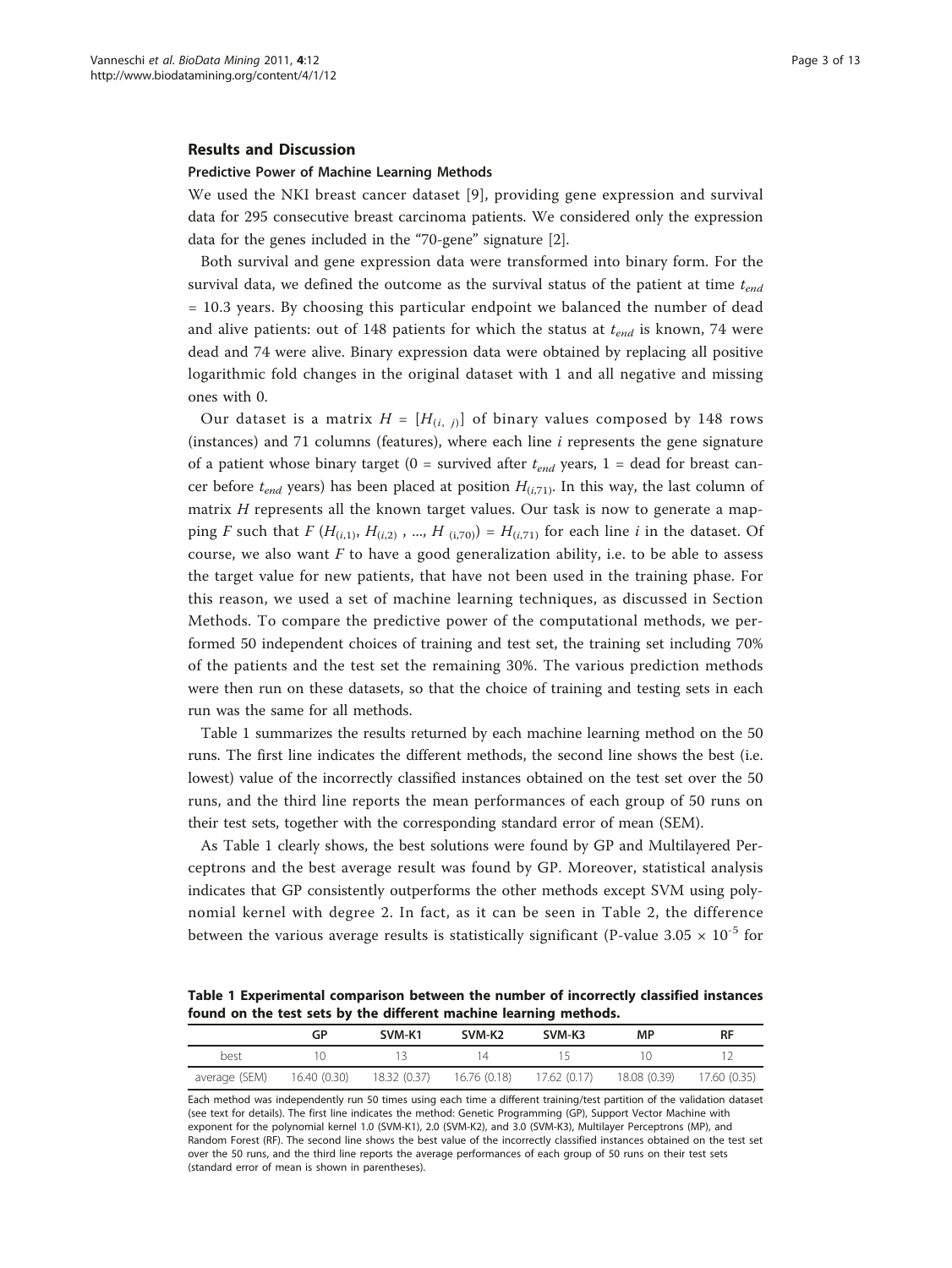|               |               | <b>ANOVA</b><br>$P = 3.05 \times 10^{-5}$ |              |              |
|---------------|---------------|-------------------------------------------|--------------|--------------|
| GP vs. SVM-K1 | GP vs. SVM-K2 | GP vs. SVM-K3                             | GP vs MP     | GP vs RF     |
| $P = 0.0001$  | $P = 0.3107$  | $P = 0.0008$                              | $P = 0.0009$ | $P = 0.0103$ |

<span id="page-3-0"></span>

|  |  |  | Table 2 Statistical significance of the difference in performance between the methods. |  |  |  |  |  |  |  |  |
|--|--|--|----------------------------------------------------------------------------------------|--|--|--|--|--|--|--|--|
|--|--|--|----------------------------------------------------------------------------------------|--|--|--|--|--|--|--|--|

First line shows ANOVA test on the 6 samples of solutions found by each method, while second line depicts pairwise 2 tailed Student t-tests comparing GP with each other method.

ANOVA test on the 4 samples of solutions found by each method). Finally, pairwise 2 tailed Student t-tests comparing GP with each other method demonstrate its general better performance. These statistical tests were performed since there was no evidence of deviation from normality or unequal variances.

The solutions found by GP typically use a rather small number of features (i.e. terminals). In fact, the solutions of the 50 GP runs are functions of a number of terminal that ranges from 1 to 23, with a median value of 4, and first and third quartiles of 2 and 7 respectively. Few of these features tend to recur in several solution as it can be seen in Table 3, where the gene symbol, the gene name of each feature, together with the number of solutions where the feature occurs are shown.

### Comparison with the Scoring Method

The authors of Ref. [[9\]](#page-11-0) used the seventy-gene signature by computing the correlation coefficient between the expression profile of the patient (limited to the 70 genes of the signature) and a previously computed typical expression profile of a good prognosis patient. To compare the performance of the various machine learning algorithms with this scoring system we proceeded as follows:

• We obtained the prognostic score s of the patients (excluding the ones used to train the signature in [[2\]](#page-11-0)) from the Supplementary Material of [[9\]](#page-11-0), and classified as good prognosis the patients with  $s > 0.4$  and as bad prognosis the ones with  $s \leq$ 0.4. This is the cutoff used in [[9\]](#page-11-0).

• We generated 50 random lists of 44 patients from this set, to match the statistic used for machine learning techniques, and computed for each list the number of false predictions given by the scoring method.

| <b>Accession ID</b> |      | Gene name Gene description                                         | <b>Solutions</b> |
|---------------------|------|--------------------------------------------------------------------|------------------|
| NM 003981           | PRC1 | protein regulator of cytokinesis 1                                 | 48               |
| NM 002916           |      | RFC4 replication factor C (activator 1) 4, 37 kDa                  | 23               |
| AI992158            |      |                                                                    | 16               |
| AI554061            |      |                                                                    | 10               |
| NM 006101           |      | NDC80 NDC80 homolog, kinetochore complex component (S. cerevisiae) | 9                |
| NM 015984           |      | UCHL5 ubiquitin carboxyl-terminal hydrolase L5                     |                  |
| NM 020188           |      | C16orf61 chromosome 16 open reading frame 61                       | 6                |
| NM 016448           |      | DTL denticleless homolog (Drosophila)                              | 6                |
| NM 014791           |      | MELK maternal embryonic leucine zipper kinase                      | 6                |
| NM 004702           |      |                                                                    | 6                |
|                     |      |                                                                    |                  |

Table 3 The 10 most recurring features in the solutions found by GP.

The four columns show: accession ID, gene name, gene description, and number of solutions where that feature occurs.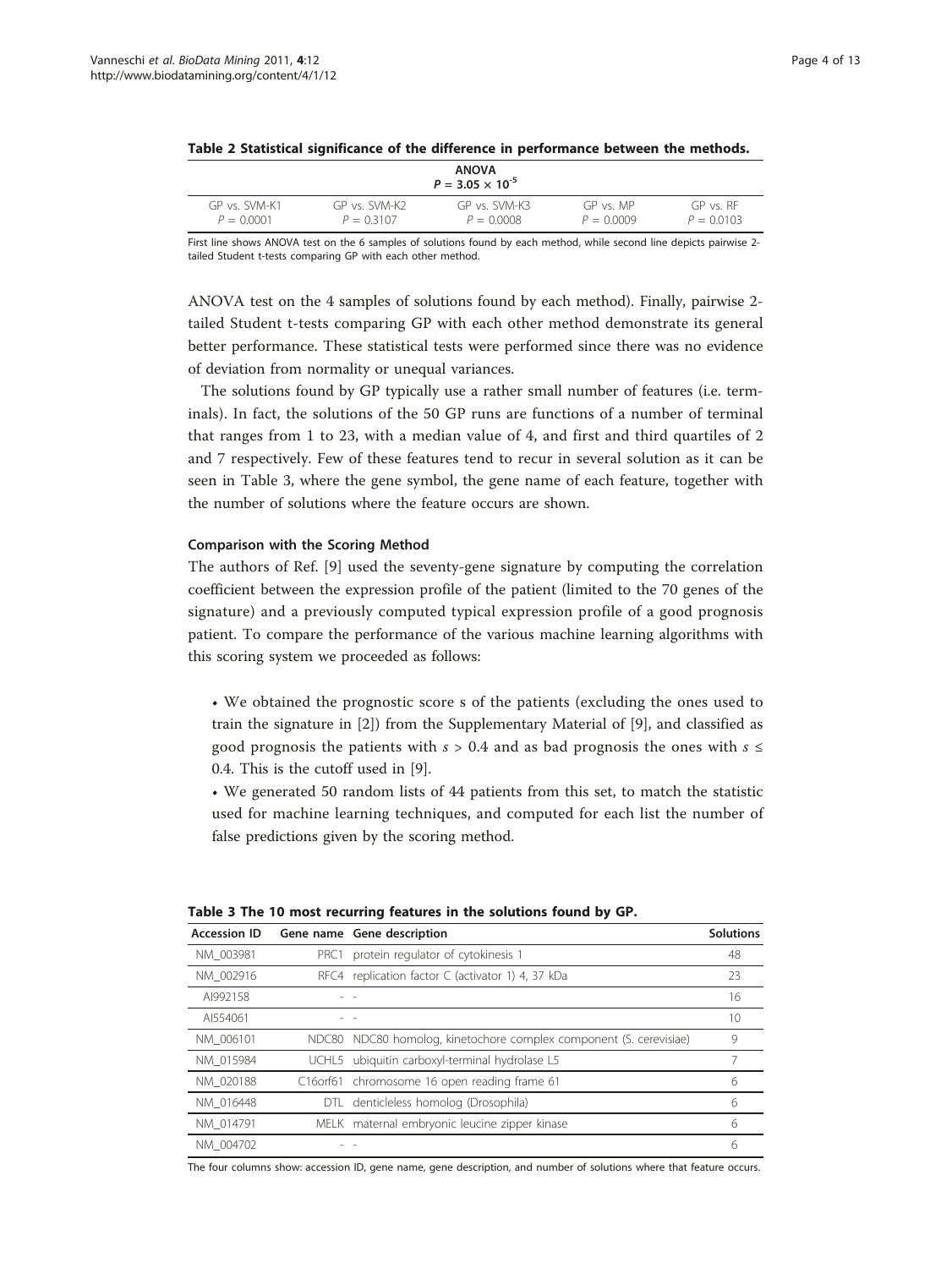The mean number of false predictions was 16.24, with a SEM of 0.37. Therefore the scoring method appears to be superior to all machine learning algorithm other than GP, and slightly superior to GP. The difference between the performances of GP and the scoring method are not statistically significant ( $P = 0.49$ , 2-tailed Student t-test).

# The Role of Feature Selection

To determine to what extent feature selection is responsible for the good performance of GP, we identified the 10 features most often selected by GP among the 70 initial features and ran again both GP and SVM with quadratic kernel using only these features. The performance of both methods significantly improved: for GP, the number of incorrectly identified features decreased from 16.40 (SEM 0.30) to 12.86 (0.40); for the SVM it went from 16.76 (0.18) to 14.96 (0.41). Using this preliminary round of feature selection the performance of GP becomes significantly better than both SVM and the original scoring method.

These results suggests on one hand, that the feature selection performed by GP has intrinsic value, not necessarily tied to the use of syntax trees, since the SVM can take advantage of the feature selection performed by GP to improve its performance. Second, that a recursive use of GP, in which a first run is used to select the best features to be used in a second run, might be a promising way of optimizing the method.

# Performance on Unbalanced Datasets

To check whether the performance of the GP is tied to the choice of a balanced dataset, we repeated the analysis using different time cutoffs (5 and 7.5 years) and compared the performance of GP with the SVM using polynomial kernel with degree 2, which was the best performing method after GP in the balanced dataset. The results are reported in Table 4. At 7.5 years there is again no significant difference between the performance of the two methods. However, at 5 years GP performs significantly better than the SVM ( $P = 6.46 \times 10^{-6}$  from two-sided *t*-test). We conclude that the balancing of the dataset is not crucial to obtain a good performance from GP.

# Performance on an Independent Dataset

An important feature of any predictor based on gene expression data is its robustness with respect to the choice of dataset, since gene expression data from cancer patients come from studies using different protocols and/or microarray platforms. We thus applied the best predictors found by GP in each of the 50 runs to an independent breast cancer dataset [[24](#page-12-0)]. It includes 251 breast cancer samples hybridized onto the Affymetrix HG-U133A and HG-U133B plat-forms. Gene expression and clinical data are publicly available in the Gene Expression Omnibus archive [[25](#page-12-0)] under accession

Table 4 Experimental comparison between the number of incorrectly classified instances found on the test sets by GP and Support Vector Machine with exponent 2 on unbalanced datasets.

|               |             | 5 yrs              | 7.5 yrs      |                    |
|---------------|-------------|--------------------|--------------|--------------------|
|               | GP          | SVM-K <sub>2</sub> | GP           | SVM-K <sub>2</sub> |
| best          |             |                    |              |                    |
| average (SEM) | 15.04(0.41) | 17.84 (0.42)       | 21.18 (0.49) | 20.7(0.46)         |

The datasets are defined by survival status at endpoints 5 and 7.5 years.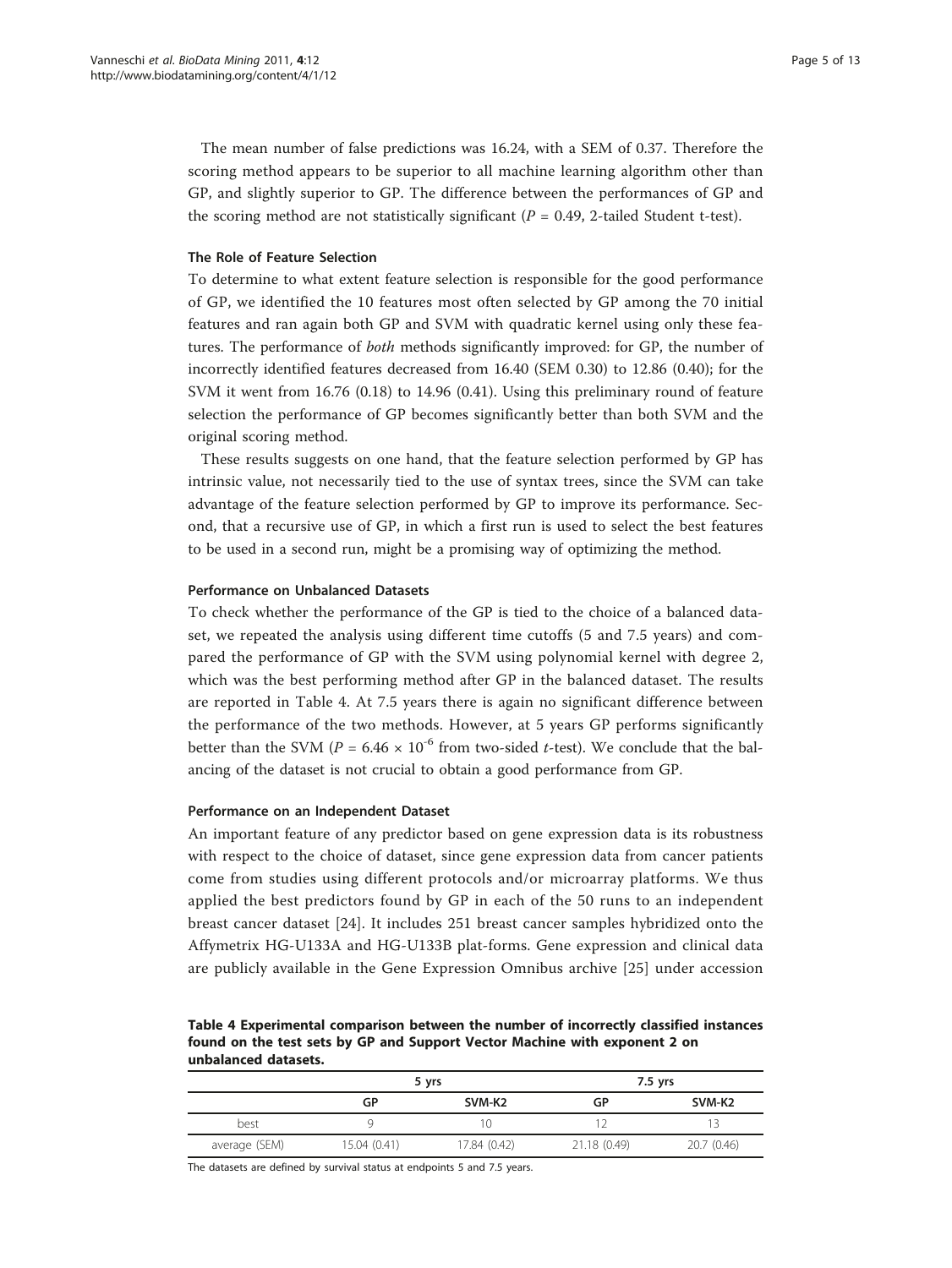GSE3494. Due to the difference in gene content between platforms, only 17 of the 50 best solutions found by GP could be applied to the new dataset. We then constructed, for each GP solution, a  $2 \times 2$  contingency table comparing the GP prediction to the true outcome at 10 years and applied the exact Fisher test to the table. All 17 GP solutions showed statistically significant predictive power (P-values between  $7.6 \times 10^{-3}$  and  $2.9 \times 10^{-4}$ ). Since this result was obtained with no further training, it shows the robustness of the solutions obtained by GP with respect to the choice of dataset and microarray platform.

# Assessment of Sensitivity

When using gene signatures to predict the survival of a cohort of breast cancer patients, one of the main goal in clinical applications is to minimize the number of false negative predictions. Table 5 summarizes the false negative predictions returned by each machine learning method on the 50 runs. The first line indicates the different methods, while the second and the third lines show the best (i.e. lowest) and mean performances (together with the corresponding SEM)values of incorrectly classified instances.

The best solutions were found by GP, and statistical analysis indicates that GP consistently outperforms the other five methods as it can be seen in Table [6](#page-6-0). The difference between the various average results is statistically significant (P-value 2.75  $\times$  10<sup>-9</sup> for ANOVA test on the 4 samples of solutions found by each method). Finally, pairwise 2-tailed Student t-tests comparing GP with each other method demonstrate its better performance.

The original scoring method of  $[2,9]$  $[2,9]$  $[2,9]$ , and in particular the suggested cutoff of 0.4, was chosen in such a way as to minimize the number of false negatives. Therefore it is not surprising that in this respect the scoring method is far superior to all machine learning methods, including GP. Indeed the average number of false negatives given by the scoring method is 1.78, to be compared to the numbers reported in Table [6](#page-6-0).

# Maximizing Sensitivity in GP

It is well know that the fitness function driving the evolutionary dynamics in a GP framework can be modified in order to let emerge solutions with different characteristics. The results presented and discussed in the previous section were obtained with the goal of minimizing all incorrectly classified instances, summing both false negative and false positive predictions obtained by the solutions. However, when using gene signatures to predict the survival of a cohort of breast cancer patients, minimizing the number of false negative predictions is recognized as one of the most important goals.

Table 5 Experimental comparison between the number of false negatives found on the test sets by the different machine learning methods.

|               | GP         | SVM-K1      | SVM-K <sub>2</sub> | SVM-K3       | <b>MP</b>    | RF           |
|---------------|------------|-------------|--------------------|--------------|--------------|--------------|
| best          |            |             |                    |              |              |              |
| average (SEM) | 9.82(0.44) | 13.26(0.51) | 12.60(0.35)        | 14.08 (0.39) | 12.88 (0.51) | 13.38 (0.49) |

Each method was independently run 50 times using each time a different training/test partition of the validation dataset (see text for details). The first line indicates the method: Genetic Programming (GP), Support Vector Machine (SVM), Multilayer Perceptrons (MP), and Random Forest (RF). The second line shows the best value of the incorrectly classified instances obtained on the test set over the 50 runs, and the third line reports the average performances of each group of 50 runs on their test sets (standard error of mean is shown in parentheses).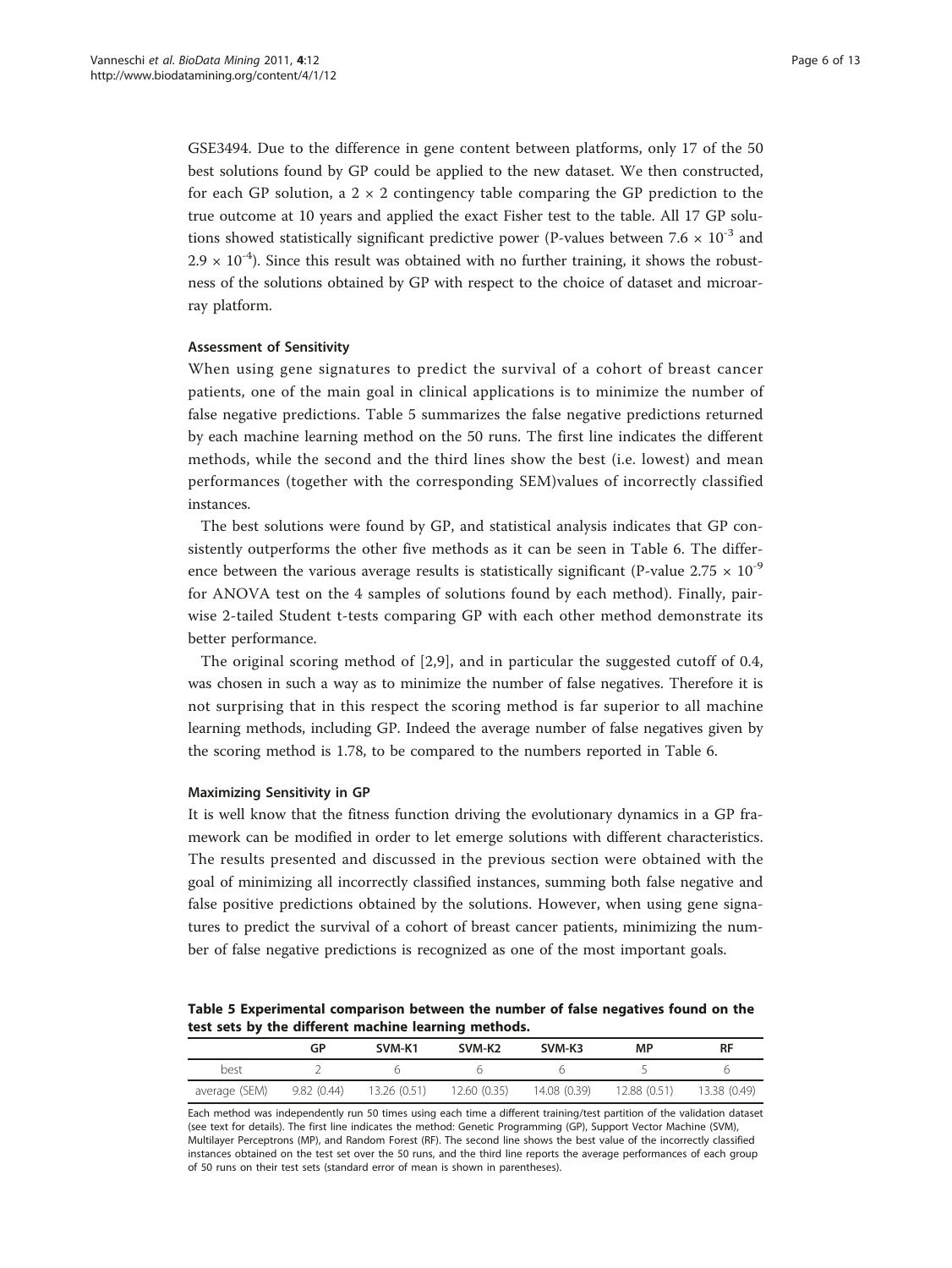|                           |                          | <b>ANOVA</b><br>$P = 2.75 \times 10^{-9}$ |                           |                          |
|---------------------------|--------------------------|-------------------------------------------|---------------------------|--------------------------|
| GP vs SVM-K1              | GP vs. SVM-K2            | GP vs SVM-K3                              | GP vs. MP                 | GP vs RF                 |
| $P = 2.74 \times 10^{-6}$ | $P = 332 \times 10^{-6}$ | $P = 1.27 \times 10^{-10}$                | $P = 8.53 \times 10^{-6}$ | $P = 465 \times 10^{-7}$ |

<span id="page-6-0"></span>Table 6 False negative prediction: statistical significance of the difference in performance between the methods.

First line shows ANOVA test on the 6 samples of solutions found by each method, while second line depicts pairwise 2 tailed Student t-tests comparing GP with each other method.

For all these reasons, we modified the GP fitness function so that false negatives (positives) are penalized more than errors of the other type, hoping to tune the algorithm towards better sensitivity (sensibility). In particular, solutions with greater sensitivity can emerge if larger weights are assigned to false negatives compared to false positives. In general, we can transform the fitness function in a weighted average of the form:

*Fitness* = 0.9 × *FalseNegative* + 0.1 × *FalsePositive*

With respect to this new formulation, the fitness function of the GP algorithm whose results were presented in the previous section can be expressed as  $0.9 \times FalseNegative$  $+$  0.1  $\times$  *FalsePositive*. The results of 50 runs of this new version of the GP technique showed an average of 16.04 (with  $SEM = 0.44$ ) of total incorrectly classified instances. Compared with the performances of the previous GP algorithm, no statistically significant difference can be highlighted (Student t-test  $P = 0.50$ ). When looking only at the number of false negative incorrectly classified instances, the average performance of 4.32 (SEM = 0.346) is better than the one of standard GP reported in table 6 (Student t-test  $P = 6.62 \times 10^{-16}$ ), even if still worse than that of the original scoring method.

# Conclusions

The goal of our investigation was to refine the set of criteria that could lead to better risk stratification in breast cancer. To reach this goal we started from the well known "70-genes signature" and proceeded with the application of several machine learning schemes, in order to perform a comparison between them. We made some simplifying assumptions, preprocessed the data accordingly and ran several evaluation experiments.

Our results showed that while all the machine learning algorithms we used do have predictive power in classifying breast cancer patients into risk classes, GP clearly outperforms all other methods with the exception of SVM with polynomial kernel of degree 2, whose performance is not significantly different from GP. Of course there is no way to do such a comparison in a completely unbiased way, as one could always argue that the levels of optimization are uneven. To minimize the possible bias, we tried to use default implementation of all the methods.

The survival endpoint was initially chosen so as to produce a balanced dataset with the same number of samples in each outcome class. However this choice turned out not to be crucial to the good performance of GP since also on unbalanced datasets GP turned out to perform comparably to or better than the SVM. Moreover, the predictive solutions found by GP in a dataset turned out to be significantly predictive of survival also in another, independent dataset without any further training.

A unique characteristic of GP is its ability to perform automatic feature selection. We showed that the feature selection performed by GP was quite dramatic (the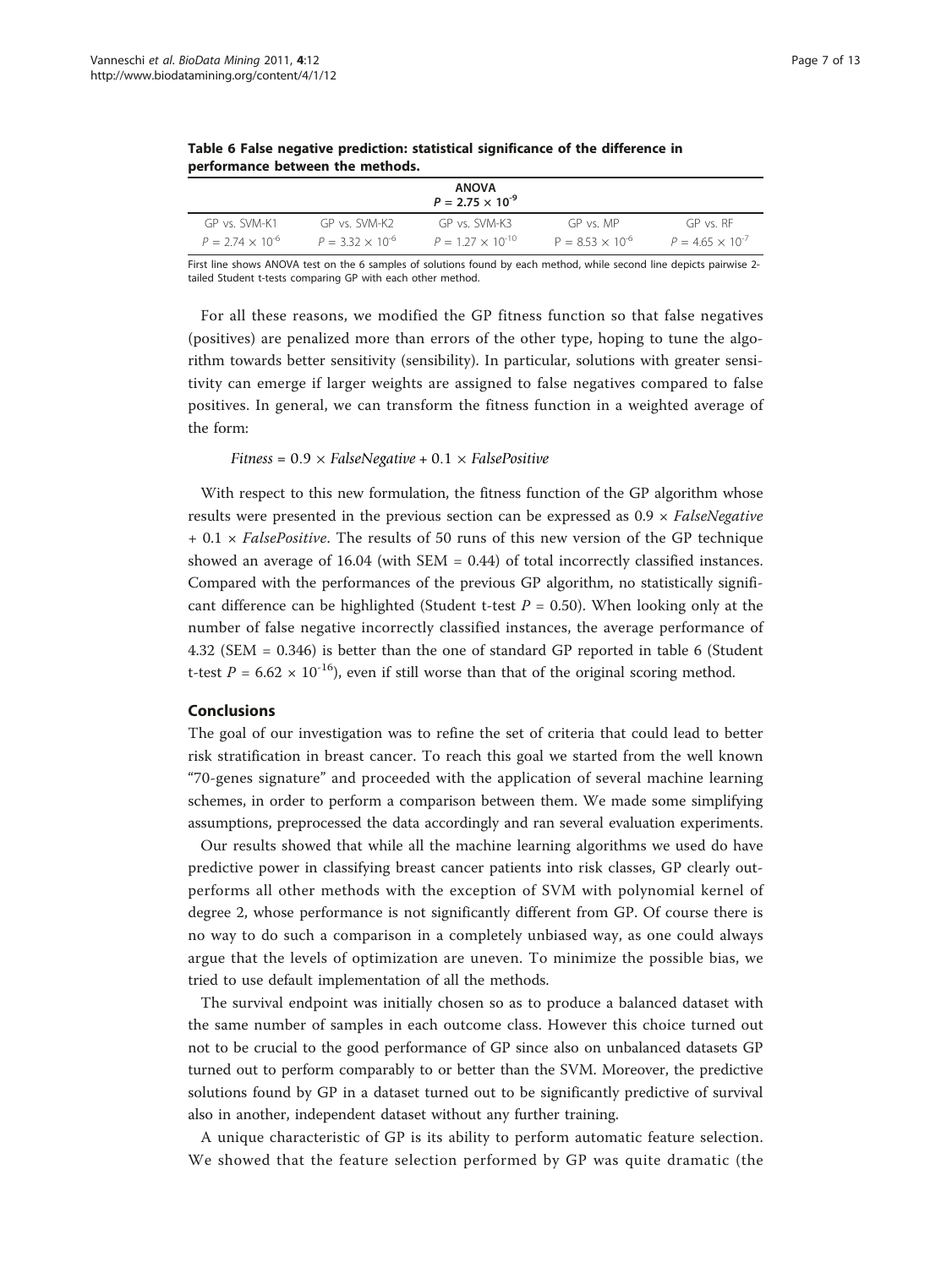median number of features used by the best GP solution was  $\sim$ 4 out of a total of 70 features available) and of intrinsic value, i.e. not necessarily tied to the use of syntax trees: indeed the performance of both GP and SVM significantly improved when run using only the features selected most often in a preliminary GP run.

The improvement in performance shown by GP compared to the original scoring method was rather small and not statistically significant. As expected, the scoring method was superior to all machine learning algorithms in minimizing false negatives. In a second phase, we tried to enrich GP by changing its fitness function into a weighted average between false negatives and false positives. We showed that, when larger weight is given to false negatives, it is possible to tune the GP algorithm towards greater sensitivity. While the sensitivity of GP is still less than the original scoring method, the possibility of tuning the fitness function is another intrinsic advantage of this technique with respect to the other machine learning ones considered in this article.

Nevertheless we believe our results warrant further investigation into the use of GP in this context for at least three reasons:

• As stated above, our implementation of GP was purposely not optimized, and we can expect substantial improvements in performance from further work aimed at tuning the various GP parameters.

• Maybe more importantly, GP can potentially offer biological insight and generate hypotheses for experimental work (see also [\[8](#page-11-0)]). Indeed an important result of our analysis is that the trees produced by GP tend to contain a limited number of features, and therefore are easily interpretable in biological terms. For example, the bestperforming tree is shown in Figure 1 and includes 7 genes (features).

• Finally within the context of GP there is a natural way to tune the algorithm towards better sensitivity (specificity), simply by defining a fitness function in which false negatives (positives) are penalized more than errors of the other type.

Future work along these lines should therefore focus on both improving the performance of GP and interpreting the results from the biological point of view. An obvious first step towards optimization would be to abandon the binarization of the data (which here was used to produce trees that are easier to interpret) and build a GP based on continuous expression values. The biological interpretation might benefit from a statistical and functional analysis of the most recurring subtrees in optimal GP solutions.

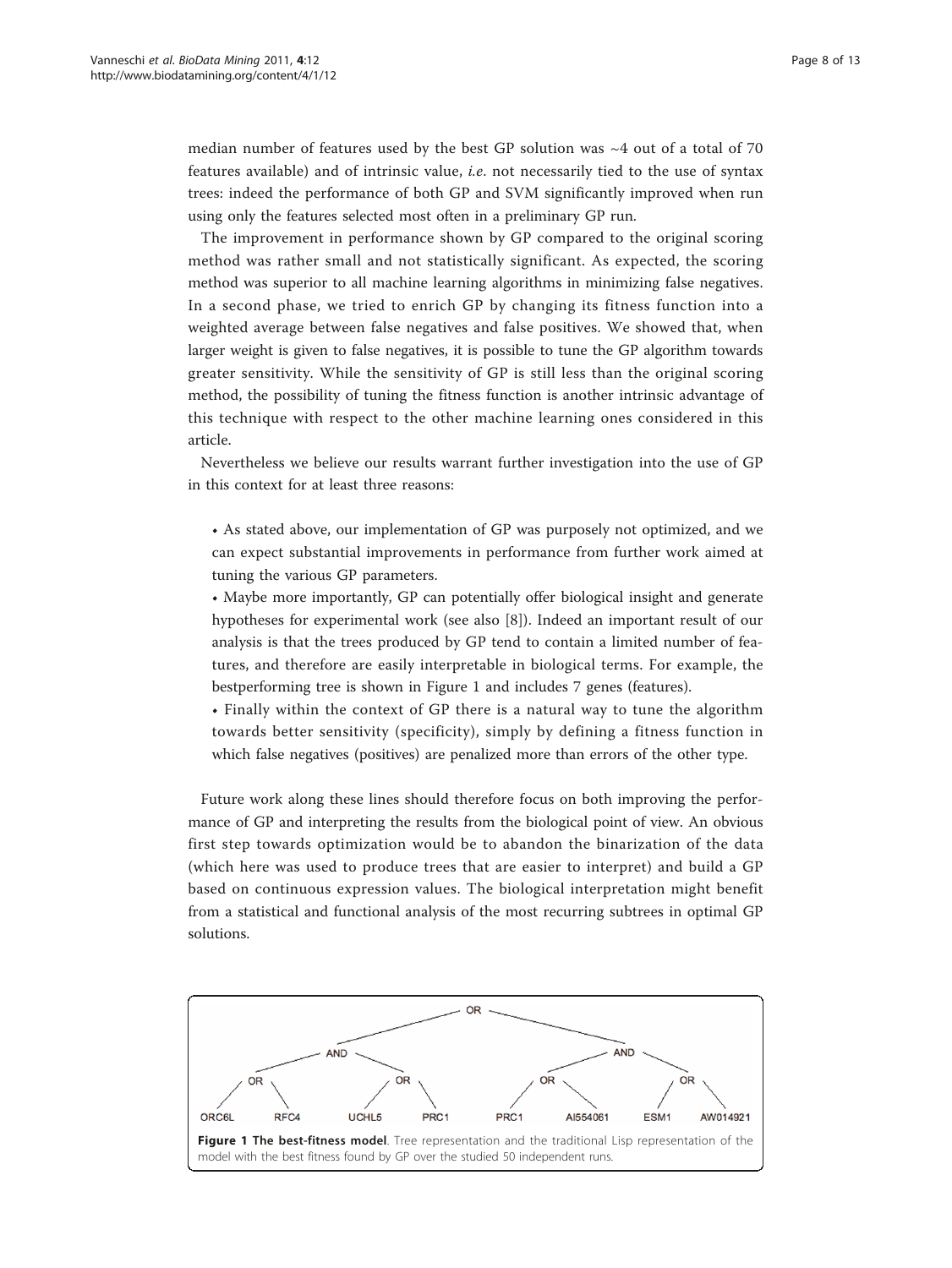In conclusion we have shown that Genetic Programming outperforms other machine learning methods as a tool to extract predictions from an established breast cancer gene signature. Given the possibility of generating biological insight and hypotheses that is intrinsic to the method, it deserves deeper investigation along the lines described above. Finally, it will be our task to test the GP approach on other features/ gene sets that account for other cancers or other diseases, always with the objective of providing clinicians with more precise and individualized diagnosis criteria.

# Methods

The machine learning methods we considered are described here, with references to more detailed expositions.

#### Genetic Programming

Genetic Programming (GP) [\[26-28](#page-12-0)] is an evolutionary approach which extends Genetic Algorithms (GAs) [[17,18](#page-12-0)] to the space of programs. Like any other evolutionary algorithm, GP works by defining a goal in the form of a quality criterion (or fitness) and then using this criterion to evolve a set (also called population) of solution candidates (also called individuals) by mimic the basic principles of Darwin's theory of evolution [[29\]](#page-12-0). The most common version of GP, and also the one used here, considers individuals as *abstract syntax tree* structures<sup>2</sup> that can be built recursively from a set of function symbols  $\mathcal{F} = \{f_1, f_2, ..., f_n\}$  (used to label internal tree nodes) and a set of terminal symbols  $\mathcal{T} = \{t_1, t_2, \ldots, t_m\}$  (used to label tree leaves). GP breeds these solutions to solve problems by executing an iterative process involving the probabilistic selection of the fittest solutions and their variation by means of a set of genetic operators, usually crossover and mutation.

We used a tree-based GP configuration inspired by boolean problems introduced in [[26\]](#page-12-0): each feature in the dataset was represented as a boolean value and thus our set of terminals *T* was composed by 70 boolean variables (i.e. one for each feature of our dataset). Potential solutions (GP individuals) were built using the set of boolean functions  $\mathcal{F} = \{AND, OR, NOT\}$ . The fitness function is the number of incorrectly classified instances, which turns the problem into a minimization one (lower values are better)<sup>3</sup>.

Finally no explicit feature selection strategy was employed, since we want to point out GP's ability to automatically perform an implicit feature selection. The mechanism allowing GP to perform feature selection, already pointed out for instance in [[21,30-32](#page-12-0)], is simple: GP searches over the space of all boolean expressions of 70 variables. This search space includes the expressions that use all the 70 variables, but also the ones that use a *smaller* number of variables. In principle there is no reason why an expression using a smaller number of variables could not have a better fitness value than an expression using all the 70 variables. If expressions using smaller number of variables have a better fitness, they survive into the population, given that fitness is the only principle used by GP for selecting genes. If it happens that GP finds expressions using a small number of variables with a better fitness value than the ones using all variables, the former expressions survive into the population, while the latter ones are extinguished.

The parameters used in our GP experiments are reported in Table [7,](#page-9-0) together with the parameters used by the other machine learning methods we studied. There is no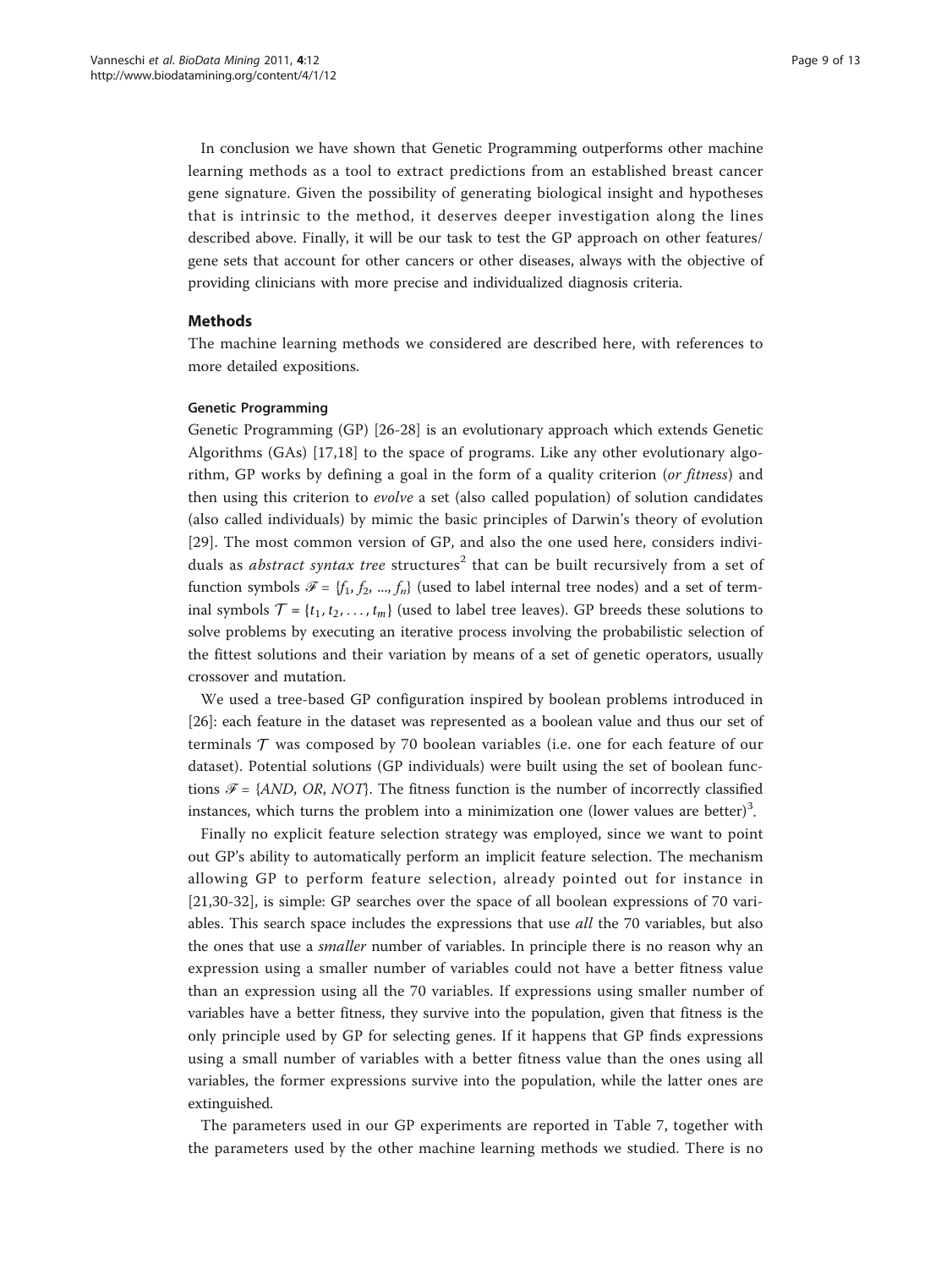|                                                    | <b>GP Parameters</b>                         |
|----------------------------------------------------|----------------------------------------------|
| population size                                    | 500 individuals                              |
| population initialization                          | ramped half and half [26]                    |
| selection method                                   | tournament (tournament size $= 10$ )         |
| crossover rate                                     | 0.9                                          |
| mutation rate                                      | 0.1                                          |
| maximum number of generations                      | 5                                            |
| algorithm                                          | generational tree based GP with no elitism   |
|                                                    | <b>SVM Parameters</b>                        |
| complexity parameter                               | 0.1                                          |
| size of the kernel cache                           | 10 <sup>7</sup>                              |
| epsilon value for the round-off error              | $10^{-12}$                                   |
| exponent for the polynomial kernel                 | 1.0, 2.0, 3.0                                |
| tolerance parameter                                | 0.001                                        |
|                                                    | <b>Multilayered Perceptron Parameters</b>    |
| learning algorithm                                 | Back-propagation                             |
| learning rate                                      | 0:03                                         |
| activation function for all the neurons in the net | sigmoid                                      |
| momentum                                           | 0.2 progressively decreasing until 0.0001    |
| hidden layers                                      | (number of attributes + number of classes)/2 |
| number of epochs of training                       | 500                                          |
|                                                    | <b>Random Forest Parameters</b>              |
| number of trees                                    | 2500                                         |
| number of attributes per node                      | 1                                            |

#### <span id="page-9-0"></span>Table 7 Parameters used in the experiments.

particular justification for the choice of those parameter values, if not the fact that they are standard for the computational tool we used, i.e. GPLab: a public domain GP system implemented in MatLab (for the GPLab software and documentation, see [\[33](#page-12-0)]).

# Support Vector Machines

Support Vector Machines (SVM) are a set of related supervised learning methods used for classification and regression. They were originally introduced in [[34\]](#page-12-0). Their aim is to devise a computationally efficient way of identifying separating hyperplanes in a high dimensional feature space. In particular, the method seeks separating hyperplanes maximizing the margin between sets of data. This should ensure a good generalization ability of the method, under the hypothesis of consistent target function between training and testing data. To calculate the margin between data belonging to two different classes, two parallel hyperplanes are constructed, one on each side of the separating hyperplane, which are "pushed up against" the two data sets. Intuitively, a good separation is achieved by the hyperplane that has the largest distance to the neighboring data points of both classes, since in general the larger the margin the lower the generalization error of the classifier. The parameters of the maximum-margin hyperplane are derived by solving large quadratic programming (QP) optimization problems. There exist several specialized algorithms for quickly solving these problems that arise from SVMs, mostly reliant on heuristics for breaking the problem down into smaller, more manageable chunks. In this work we used the implementation of John Platt's [[35](#page-12-0)]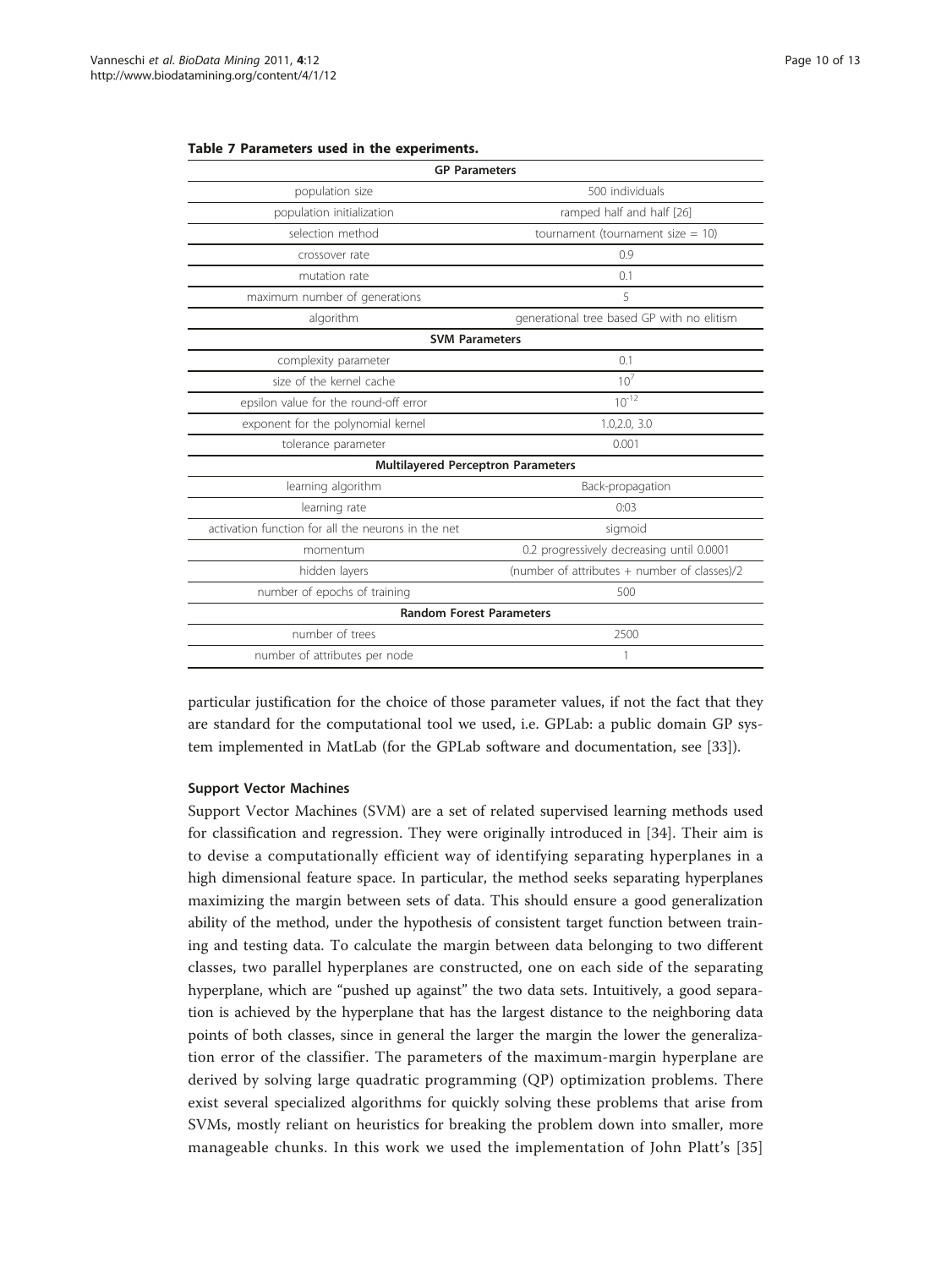sequential minimal optimization (SMO) algorithm for training the support vector classifier. SMO works by breaking the large QP problem into a series of smaller 2-dimensional sub-problems that may be solved analytically, eliminating the need for numerical optimization algorithms such as conjugate gradient methods. The implementation we used is the one contained in the Weka public domain software [\[36](#page-12-0)]. This implementation globally replaces all missing values and transforms nominal attributes into binary ones. It also normalizes all attributes by default (in that case the coefficients in the output are based on the normalized data, not the original data and this is important for interpreting the classifier).

The main parameter values used in this work are reported in Table [7.](#page-9-0) All these parameter values correspond to the standard values offered by the Weka software [\[36](#page-12-0)] and they are defined for instance in [[35\]](#page-12-0). Being aware that in several application domains, SVM have been shown to outperform competing techniques by using nonlinear kernels, which implicitly map the instances to very high (even infinite) dimensional spaces, we used polynomials kernels with degrees 1, 2, and 3.

# Multilayered Perceptron

Multilayered Perceptron is a feed-forward artificial neural network model [\[37](#page-12-0)]. It is a modification of the standard linear perceptron in that it uses three or more layers of neurons (nodes) with nonlinear activation functions, and is more powerful than simple perceptron in that it can distinguish data that are not linearly separable, or separable by a hyperplane. It consists of an input and an output layer with one or more hidden layers of nonlinearly-activating nodes. Each node in one layer connects with a certain weight to every other node in the following layer. The implementation we have adopted is the one included in the Weka software distribution [[36\]](#page-12-0). We used the Backpropagation learning algorithm [[37](#page-12-0)] and the values used for all the parameters are reported in Table [7](#page-9-0). As for the previously discussed machine learning methods, also in the case of Multilayered Perceptron it is important to point out that we used a parameter setting as standard as possible, without doing any fine parameter tuning for this particular application. Our goal is, in fact, to compare different computational methods under standard conditions and not to solve in the best possible way the application itself. In particular, all the values reported in Table [7](#page-9-0) correspond to the default ones adopted by the Weka software.

# Random Forests

Random Forests denotes an improved Classification and Regression Trees method [[38](#page-12-0)]. It works by creating a large number of classification trees or regression trees. Every tree is built using a deterministic algorithm and the trees are different owing to two factors. First, at each node, a best split is chosen from a random subset of the predictors rather than from all of them. Secondly, every tree is built using a bootstrap sample of the observations. The out-of-bag data, approximately one-third of the observations, are then used to estimate the prediction accuracy. Unlike other tree algorithms, no pruning or trimming of the fully grown tree is involved. In this work we use the Breiman model presented in [\[39](#page-12-0)] and implemented in the Weka software [\[36](#page-12-0)]. As it can be seen from Table [7,](#page-9-0) this method, compared to the other ones, has the advantage of a smaller amount of parameter setting required. In order to allow a fair comparison with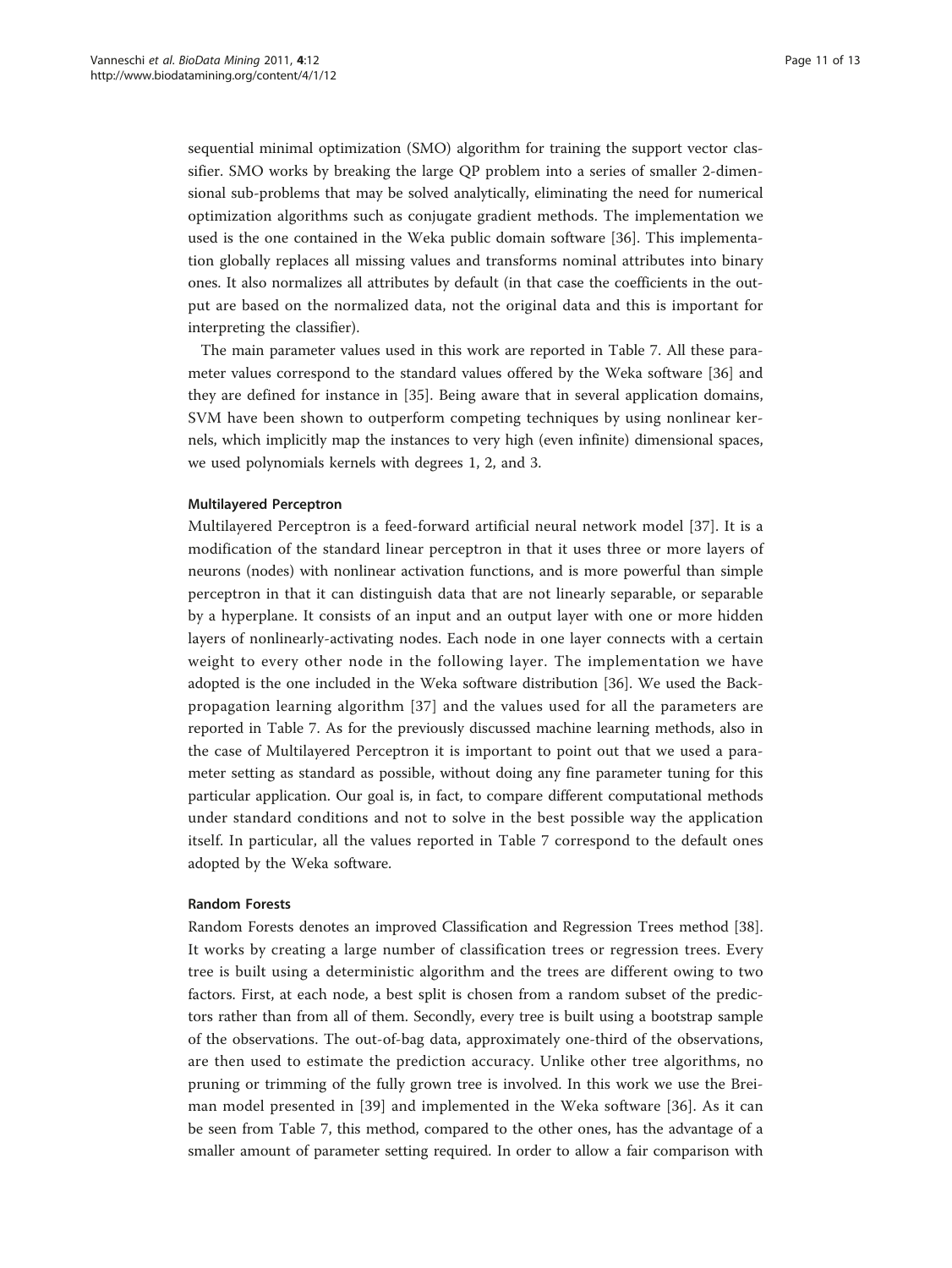<span id="page-11-0"></span>GP, we have considered random forests composed by 2500 trees (given that the GP population is composed by 500 trees and it runs for 5 generations, 2500 trees are globally inspected by GP too) and such that each node corresponds to exactly one feature (as it is for GP). All the other parameters eported in Table [7](#page-9-0) were set to the standard values offered by the Weka software.

# **Endnotes**

1. As we will discuss later, Genetic Programming (GP) is the only method, among the ones studied in this paper, hat is able to perform automatically a further feature selection and thus identify small subsets of the original signature characterized by high predictive power.

2. Traditionally represented in Lisp notation.

3. We are aware that, in case of minimization problems, the term "fitness" might be inappropriate, given that a fitness is usually a measure that has to be maximized. Nevertheless, we chose to use this term for simplicity.

#### Acknowledgements

LV gratefully acknowledges project PTDC/EIACCO/103363/2008 from Fundação para a Ciência e a Tecnologia, Portugal. PP and MG acknowledge funding (60% grant) by the Ministero dell'Università e della Ricerca Scientifica e Tecnologica. MG acknowledges Compagnia di San Paolo financial support. PP gratefully acknowledges funding from the Italian Association fro Cancer Research (AIRC).

#### Author details

<sup>1</sup>Department of Informatics, Systems and Communication (D.I.S.Co.), University of Milano-Bicocca, Milan, Italy. <sup>2</sup>Computational Biology Unit, Molecular Biotechnology Center, University of Torino, Italy. <sup>3</sup>Department of Genetics, Biology and Biochemistry, University of Torino, Italy. <sup>4</sup> Department of Animal Production, Epidemiology and Ecology, University of Torino, Italy.

#### Authors' contributions

LV, PP, and MG conceived the design of the study, participated in the interpretation of the results, and coordinated the participants' contributions. AF participated in the design of the study, implemented the computational model and carried out the simulations. GM and MA participated in the design of the study. All authors equally participated in writing the manuscript and approved it.

#### Competing interests

The authors declare that they have no competing interests.

### Received: 3 June 2010 Accepted: 11 May 2011 Published: 11 May 2011

#### References

- 1. Nevins JR, Potti A: [Mining gene expression profiles: expression signatures as cancer phenotypes.](http://www.ncbi.nlm.nih.gov/pubmed/17607306?dopt=Abstract) Nat Rev Genet 2007, 8(8):601-609.
- 2. van 't Veer LJ, Dai H, van de Vijver MJ, He YD, Hart AAM, Mao M, Peterse HL, van der Kooy K, Marton MJ, Witteveen AT, Schreiber GJ, Kerkhoven RM, Roberts C, Linsley PS, Bernards R, Friend SH: [Gene expression profiling predicts clinical](http://www.ncbi.nlm.nih.gov/pubmed/11823860?dopt=Abstract) [outcome of breast cancer.](http://www.ncbi.nlm.nih.gov/pubmed/11823860?dopt=Abstract) Nature 2002, 415(6871):530-536.
- 3. Chu F, Wang L: [Applications of support vector machines to cancer classification with microarray data.](http://www.ncbi.nlm.nih.gov/pubmed/16385636?dopt=Abstract) Int J Neural Syst 2005, 15(6):475-484.
- 4. Deb K, Reddy AR: [Reliable classification of two-class cancer data using evolutionary algorithms.](http://www.ncbi.nlm.nih.gov/pubmed/14642662?dopt=Abstract) Biosystems 2003, 72(1-2):111-129.
- 5. Deutsch JM: [Evolutionary algorithms for finding optimal gene sets in microarray prediction.](http://www.ncbi.nlm.nih.gov/pubmed/12499292?dopt=Abstract) Bioinformatics 2003, 19:45-52.
- 6. Langdon WB, Buxton BF: Genetic Programming for Mining DNA Chip Data from Cancer Patients. Genetic Programming and Evolvable Machines 2004, 5(3):251-257.
- 7. Paul TK, Iba H: [Gene selection for classification of cancers using probabilistic model building genetic algorithm.](http://www.ncbi.nlm.nih.gov/pubmed/16112804?dopt=Abstract) Biosystems 2005, 82(3):208-225.
- 8. Yu J, Yu J, Almal AA, Dhanasekaran SM, Ghosh D, Worzel WP, Chinnaiyan AM: [Feature Selection and Molecular](http://www.ncbi.nlm.nih.gov/pubmed/17460773?dopt=Abstract) [Classification of Cancer Using Genetic Programming.](http://www.ncbi.nlm.nih.gov/pubmed/17460773?dopt=Abstract) Neoplasia 2007, 9(4):292-303.
- 9. van de Vijver MJ, He YD, van't Veer LJ, Dai H, Hart AAM, Voskuil DW, Schreiber GJ, Peterse JL, Roberts C, Marton MJ, Parrish M, Atsma D, Witteveen A, Glas A, Delahaye L, van der Velde T, Bartelink H, Rodenhuis S, Rutgers ET, Friend SH, Bernards R: [A gene-expression signature as a predictor of survival in breast cancer.](http://www.ncbi.nlm.nih.gov/pubmed/12490681?dopt=Abstract) N Engl J Med 2002, 347(25):1999-2009.
- 10. Lu Y, Han J: Cancer classification using gene expression data. Inf Syst 2003, 28(4):243-268.